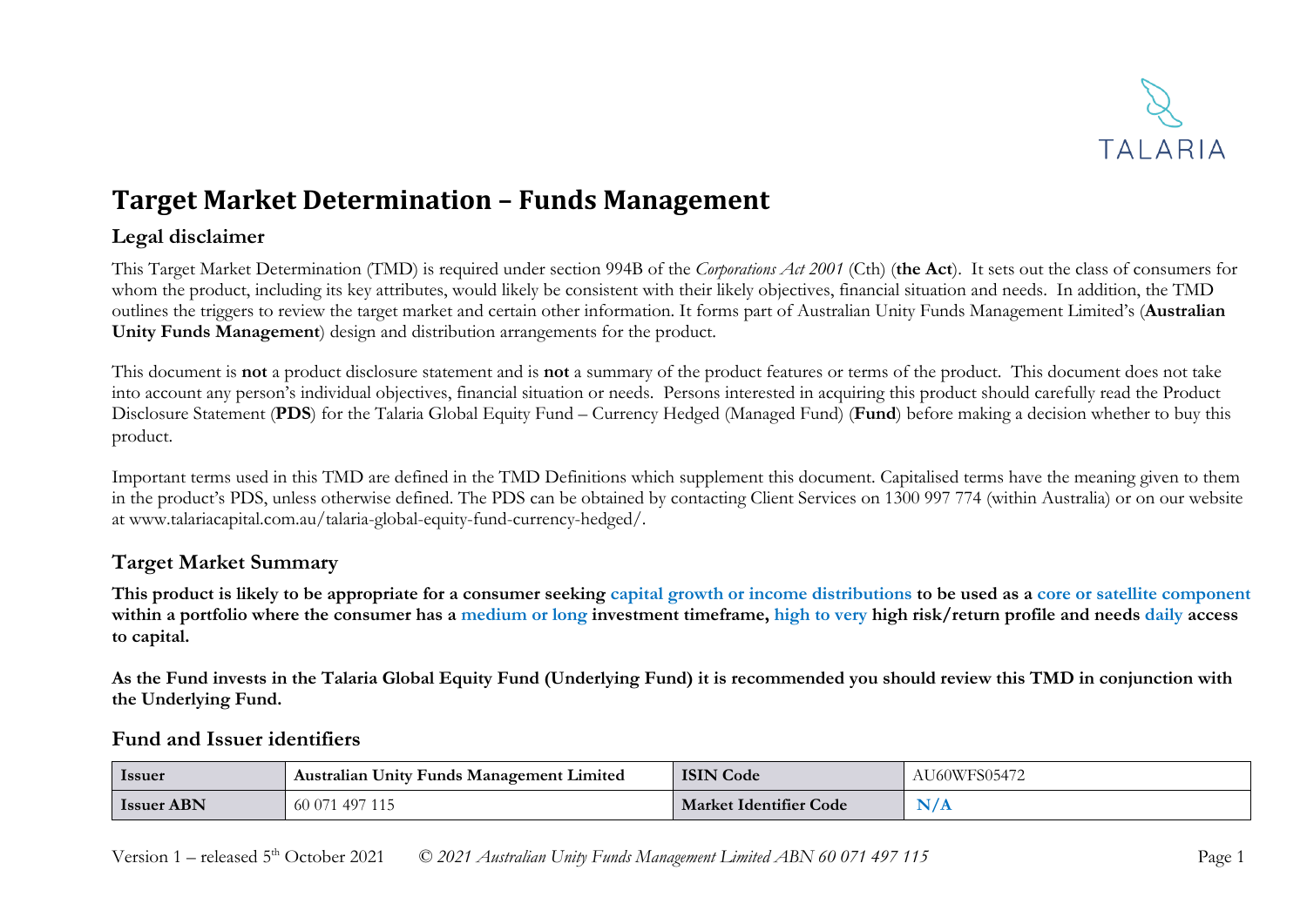| <b>Issuer AFSL</b> | 234454                                                         | <b>Product Exchange code</b> | <b>TLRH</b>  |
|--------------------|----------------------------------------------------------------|------------------------------|--------------|
| Fund               | Talaria Global Equity Fund - Currency Hedged<br>(Managed Fund) | Date TMD approved            | 4 March 2022 |
| <b>ARSN</b>        | 159 504 275                                                    | <b>TMD</b> Version           |              |
| <b>APIR Code</b>   | WFS0547AU                                                      | <b>TMD Status</b>            | Current      |

## **Description of Target Market**

This part is required under section 994B(5)(b) of the Act.

#### **TMD indicator key**

The Consumer Attributes for which the product is likely to be appropriate have been assessed using a red/amber/green rating methodology with appropriate colour coding:



#### **Instructions**

In the tables below, Column 1, Consumer Attributes, indicates a description of the likely objectives, financial situation and needs of the class of consumers that are considering this product. Column 2, TMD indicator, indicates whether a consumer meeting the attribute in column 1 is likely to be in the target market for this product.

Generally, a consumer is unlikely to be in the target market for the product if:

- **one or more** of their Consumer Attributes correspond to a **red** rating, or
- **three or more** of their Consumer Attributes correspond to an **amber** rating.

#### **Investment products and diversification**

A consumer (or class of consumer) may intend to hold a product as part of a diversified portfolio (typically with an intended product use of *satellite/small allocation* or *core component*). In such circumstances, the product should be assessed against the consumer's attributes for the relevant portion of the portfolio, rather than the consumer's portfolio as a whole. For example, a consumer may seek to construct a conservative portfolio with a satellite/small allocation to growth assets. In this case, it may be likely that a product with a *High* or *Very High* risk/return profile is consistent with the consumer's objectives for that allocation notwithstanding that the risk/return profile of the consumer as a whole is *Low* or *Medium*. In making this assessment, distributors should consider all features of a product (including its key attributes).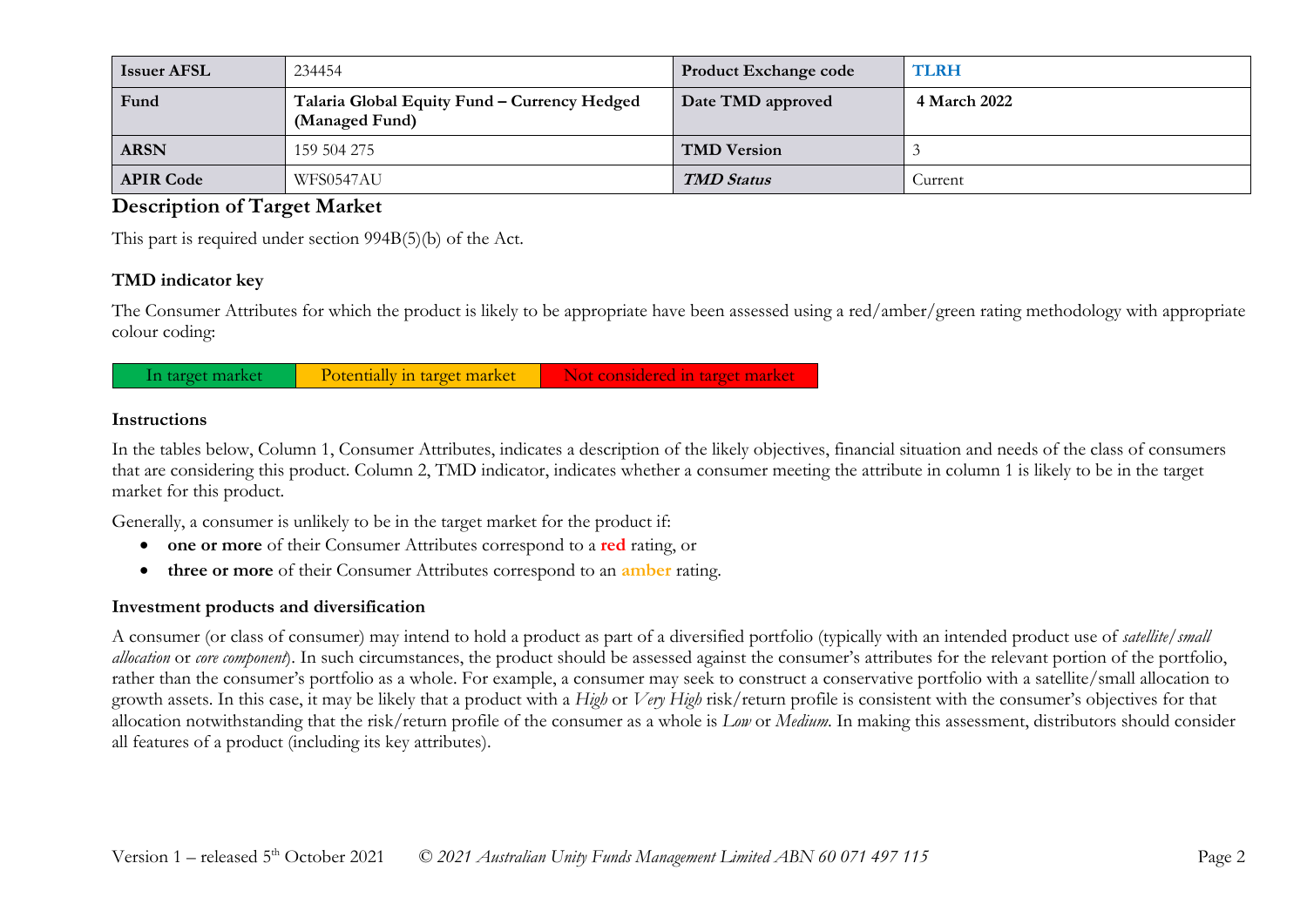| <b>Consumer Attributes</b>                                | <b>TMD</b> Indicator | Product description including key attributes                                                                                                                                                                                                                                                                                                                                                                      |  |
|-----------------------------------------------------------|----------------------|-------------------------------------------------------------------------------------------------------------------------------------------------------------------------------------------------------------------------------------------------------------------------------------------------------------------------------------------------------------------------------------------------------------------|--|
| Consumer's investment objective                           |                      |                                                                                                                                                                                                                                                                                                                                                                                                                   |  |
| Capital Growth                                            |                      | The Fund aims to deliver superior risk-adjusted investment outcomes over the medium to long<br>term by investing in the Underlying Fund. The Fund is then hedged back into Australian dollars                                                                                                                                                                                                                     |  |
| Capital Preservation                                      |                      | to reduce the volatility risk associated with exposure to international currency.                                                                                                                                                                                                                                                                                                                                 |  |
| Capital Guaranteed                                        |                      | For further product information about the Underlying Fund, please refer to the Talaria Global<br>Equity Fund TMD.                                                                                                                                                                                                                                                                                                 |  |
| <b>Income Distribution</b>                                |                      | As the Fund, through its investment in the Underlying Fund, will largely hold international<br>equities, by virtue of the nature of these assets being growth assets, the Fund is likely to be<br>appropriate for consumers who are seeking capital growth. As distributions are generally paid on a<br>quarterly basis it is also likely to be appropriate for consumers who are seeking income<br>distribution. |  |
| Consumer's intended product use (% of Investable Assets)  |                      |                                                                                                                                                                                                                                                                                                                                                                                                                   |  |
| Solution/Standalone (75-100%)                             |                      | As the Fund typically invests in the Underlying Fund, cash, cash equivalents and forward exchange                                                                                                                                                                                                                                                                                                                 |  |
| Core Component (25-75%)                                   |                      | contracts, the Fund has a low portfolio diversification and is therefore likely to be appropriate as a<br>satellite or core component of a consumer's portfolio.                                                                                                                                                                                                                                                  |  |
| Satellite/small allocation (<25%)                         |                      |                                                                                                                                                                                                                                                                                                                                                                                                                   |  |
| Consumer's investment timeframe                           |                      |                                                                                                                                                                                                                                                                                                                                                                                                                   |  |
| Short ( $\leq$ 2 years)                                   |                      | The recommended minimum investment timeframe is greater than 5 years because the Fund aims                                                                                                                                                                                                                                                                                                                        |  |
| Medium $(> 2$ years)                                      |                      | to deliver returns over the medium to long term. The Fund is therefore likely to be appropriate for<br>consumers who have a medium or long investment timeframe.                                                                                                                                                                                                                                                  |  |
| Long ( $> 8$ years)                                       |                      |                                                                                                                                                                                                                                                                                                                                                                                                                   |  |
| Consumer's Risk (ability to bear loss) and Return profile |                      |                                                                                                                                                                                                                                                                                                                                                                                                                   |  |
| Low                                                       |                      | As the Fund aims to deliver superior risk-adjusted investment outcomes over the medium to long<br>by investing in the Underlying Fund, which is considered a high-risk fund, this Fund is also<br>considered a high-risk fund. The Fund targets a higher return profile and, while the Fund aims to<br>reduce volatility risk associated with exposure to international currency through hedging, it has the      |  |
| Medium                                                    |                      |                                                                                                                                                                                                                                                                                                                                                                                                                   |  |
| High                                                      |                      | potential for higher losses. The Fund is therefore likely to be appropriate for consumers who have<br>a high or very high risk and return profile.                                                                                                                                                                                                                                                                |  |
| Very High                                                 |                      |                                                                                                                                                                                                                                                                                                                                                                                                                   |  |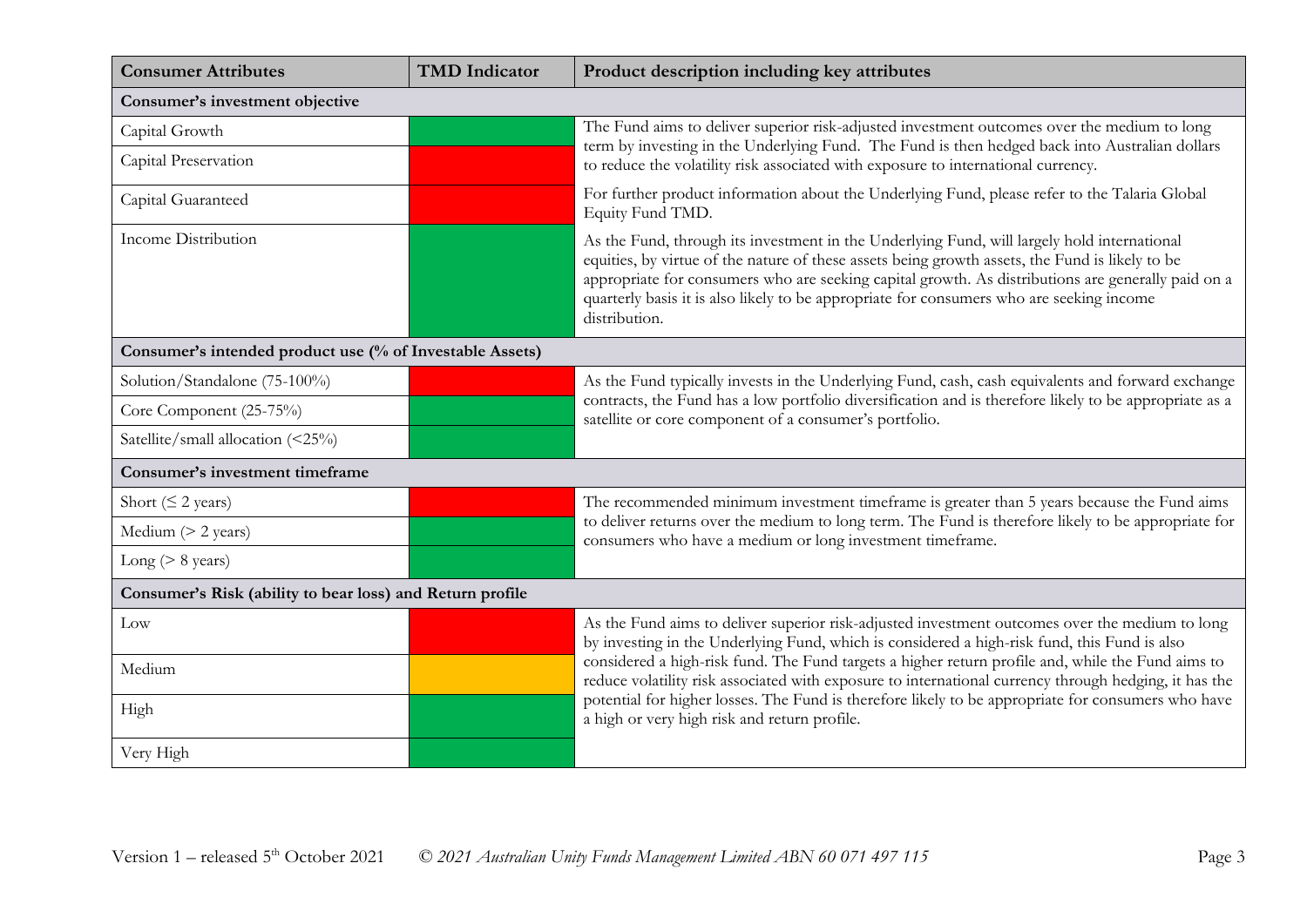| Consumer's need to withdraw money |                                                                                                                                                                                      |  |  |
|-----------------------------------|--------------------------------------------------------------------------------------------------------------------------------------------------------------------------------------|--|--|
| Daily                             | Under normal circumstances unit holders can withdraw from the Fund daily by providing a                                                                                              |  |  |
| Weekly                            | withdrawal request. Withdrawals are generally paid within five business days although, under the<br>constitution for the Fund, we have up to 21 days to satisfy withdrawal requests. |  |  |
| Monthly                           | The Fund is therefore likely to be appropriate for consumers who need the ability to lodge a                                                                                         |  |  |
| Quarterly                         | withdrawal request on any given business day.                                                                                                                                        |  |  |
| Annually or longer                | Please refer to the Fund's PDS for information regarding the minimum withdrawal amount.                                                                                              |  |  |

## **Appropriateness**

Note: This section is required under RG 274.64–66.

The Issuer has assessed the product and formed the view that the product, including its key attributes, is likely to be consistent with the likely objectives, financial situation and needs of consumers in the target market as described above, as the features of this product in Column 3 of the table above are likely to be suitable for consumers with the attributes identified with a green TMD Indicator in Column 2.

### **Distribution conditions/restrictions**

This part is required under section 994B(5)(c) of the Act.

| <b>Distribution Condition</b>                                                                                                                   | <b>Distribution Condition Rationale</b> |  |  |
|-------------------------------------------------------------------------------------------------------------------------------------------------|-----------------------------------------|--|--|
| There are no distribution conditions.                                                                                                           | Not applicable.                         |  |  |
|                                                                                                                                                 |                                         |  |  |
| <b>Review triggers</b>                                                                                                                          |                                         |  |  |
| This part is required under section $994B(5)(d)$ of the Act.                                                                                    |                                         |  |  |
| Material change to key attributes, fund investment objective and/or fees.                                                                       |                                         |  |  |
| Material deviation from benchmark / objective over sustained period.                                                                            |                                         |  |  |
| Key attributes have not performed as disclosed by a material degree and for a material period.                                                  |                                         |  |  |
| Determination by the issuer of an ASIC reportable Significant Dealing.                                                                          |                                         |  |  |
| Material or unexpectedly high number of complaints (as defined in section 994A(1) of the Act) about the product or distribution of the product. |                                         |  |  |
| The use of Product Intervention Powers, regulator orders or directions that affects the product.                                                |                                         |  |  |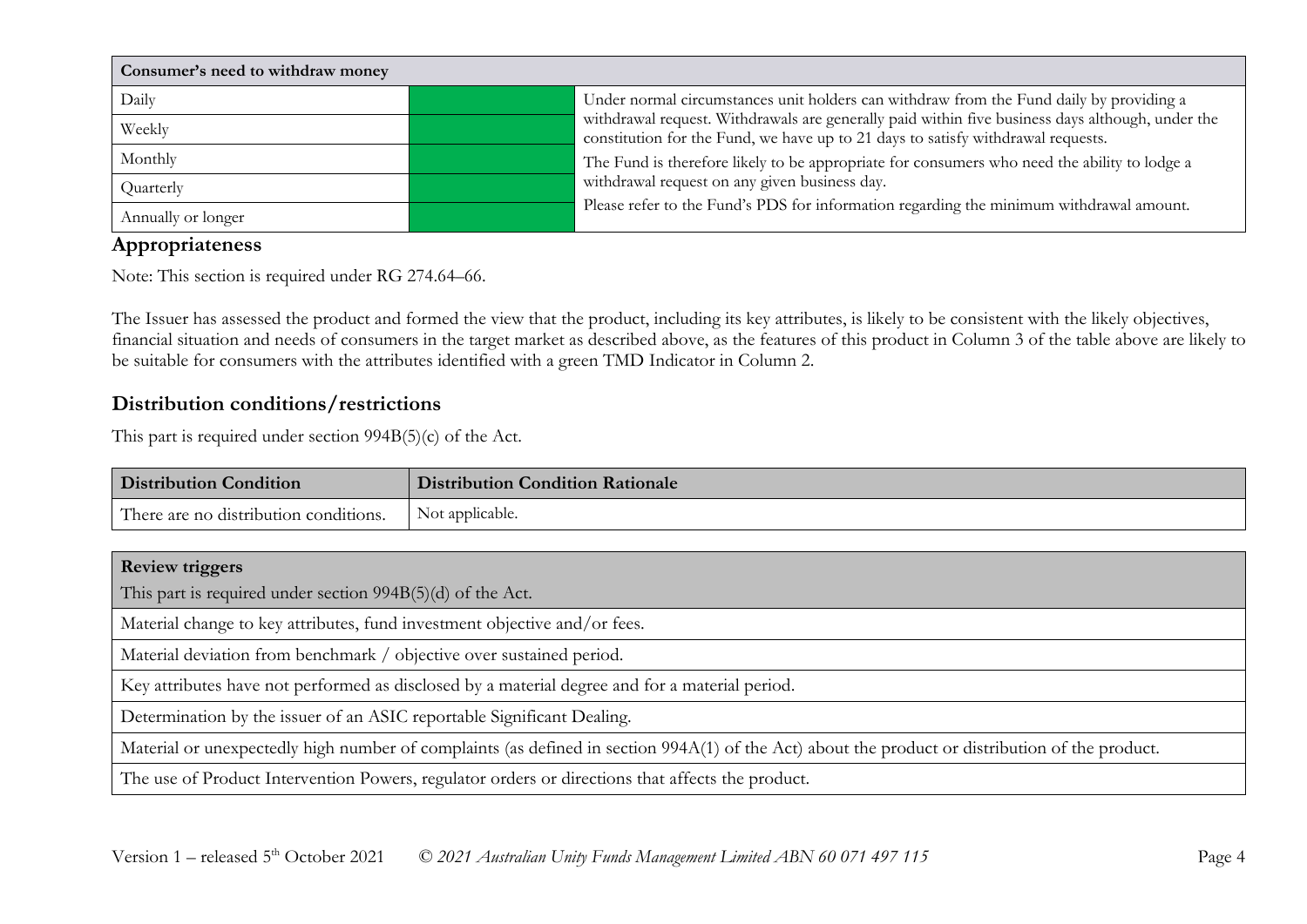| <b>Mandatory review periods</b>                                      |                           |  |
|----------------------------------------------------------------------|---------------------------|--|
| This part is required under section $994B(5)(e)$ and (f) of the Act. |                           |  |
| <b>Review period</b>                                                 | Maximum period for review |  |
| Initial review                                                       | 1 year and 3 months       |  |
| Subsequent review                                                    | 2 years and 3 months      |  |

## **Distributor reporting requirements**

This part is required under section 994B(5)(g) and (h) of the Act.

| <b>Reporting requirement</b>                                                                                                                                                                             | <b>Reporting period</b>                                                                                                     | Which distributors this<br>requirement applies to |
|----------------------------------------------------------------------------------------------------------------------------------------------------------------------------------------------------------|-----------------------------------------------------------------------------------------------------------------------------|---------------------------------------------------|
| Complaints (as defined in section 994A(1) of the Act) relating<br>to the product. The distributor should provide all the content<br>of the complaint, having regard to privacy.                          | Within 10 business days following the end of the<br>calendar quarter.                                                       | All distributors                                  |
| Significant dealing outside of target market, under s994F(6) of<br>the Act.<br>See Definitions for further detail.                                                                                       | As soon as practicable but no later than 10 business days<br>after distributor becomes aware of the significant<br>dealing. | All distributors                                  |
| To the extent a distributor is aware, dealings outside the target<br>market, including reason why acquisition is outside of target<br>market, and whether acquisition occurred under personal<br>advice. | Within 10 business days following the end of the<br>calendar quarter.                                                       | All distributors                                  |

If practicable, distributors should adopt the FSC data standards for reports to the issuer. Distributors must report to Australian Unity Funds Management using the method specified on the website: [https://www.australianunity.com.au/wealth/distributor-complaints.](https://www.australianunity.com.au/wealth/distributor-complaints) This link also provides contact details relating to this TMD for Australian Unity Funds Management.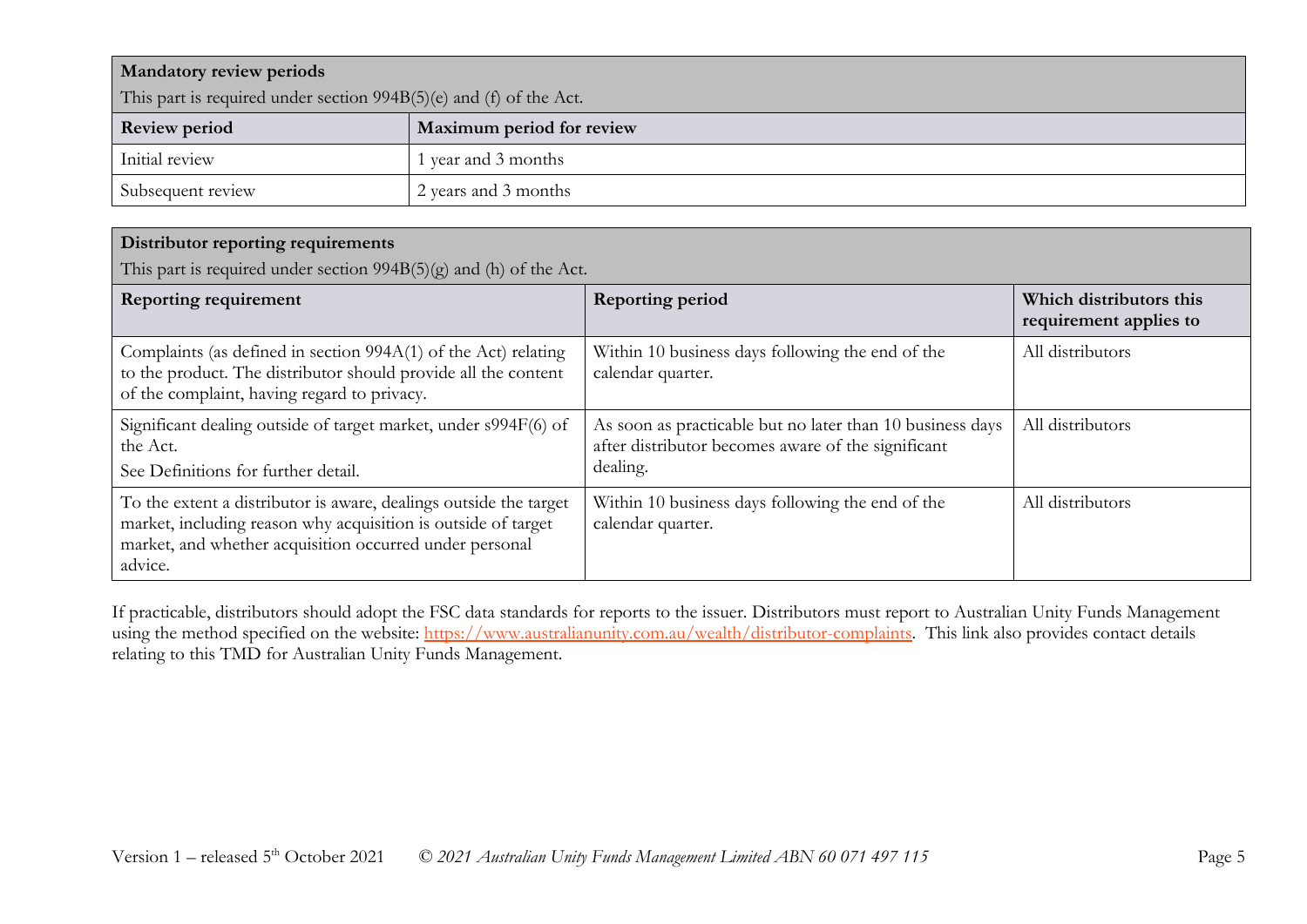## **Copyright & Disclaimer**

This target market determination (**TMD**) is made by Australian Unity Funds Management Limited ABN 60 071 497 115, AFS Licence No 234454 (**Issuer**) pursuant to section 994B of the *Corporations Act 2001* (Cth). The Issuer is the responsible entity of the Fund and the issuer of interests in the Fund (**Product**).

This document is not a summary of the Fund or the Product, or the Product Disclosure Statement for the Product (**PDS**). It does not (and is not intended to) set out a summary of the terms or features of the Product.

This document is intended to provide a record of the Issuer's assessment of the Product, which forms the basis of this TMD. It also details the Product's distribution channel(s) and distribution strategy which must align to this TMD. This document is also used as a basis for the periodic review of the TMD and the Product's suitability for distribution to the identified target market.

This document does not (and is not intended to) provide or constitute financial product advice. The target market described in this TMD is general in nature only and does not make any statement or representation that a particular person is or is not in the target market described in this TMD. This TMD does not take into account the objectives, financial situation and needs of any particular person and the Issuer makes no representation as to whether or not the Fund or the Product is suitable for any particular person.

Prior to making any decision in relation to the Fund or the Product, investors should obtain and consider the PDS, and obtain financial product advice if necessary. This TMD should not be taken by a person to be a substitute for obtaining and considering the PDS or obtaining financial product advice that takes into account the person's objectives, financial situation and needs.

An investment in the Product is subject to investment risk, including delays on the payment of withdrawal proceeds and the loss of income or the principal invested. While any forecasts, estimates and opinions in this material are made on a reasonable basis, actual future results and performance of the Product may differ materially from the forecasts, estimates and opinions set out in this TMD. No guarantee as to the repayment of capital, the performance of the Product or any rate of return described in this TMD is made by the Issuer or any other person.

This material is not intended for distribution to, or use by, any person in any jurisdiction or country where such distribution or use would be contrary to local law or regulation.

The Issuer, and its officers, employees, agents and advisers, believe that the information in this TMD and the sources on which the information is based (which may be sourced from third parties) are correct as at the date of this TMD. While every care has been taken in the preparation of this TMD, no warranty of accuracy or reliability is given and no responsibility for the information is accepted by the Issuer, or its officers, employees, agents or advisers. To the fullest extent permitted under law, the Issuer excludes all liability for information provided in this TMD.

No part of this TMD may be reproduced or distributed in any manner without the prior written permission of the Issuer.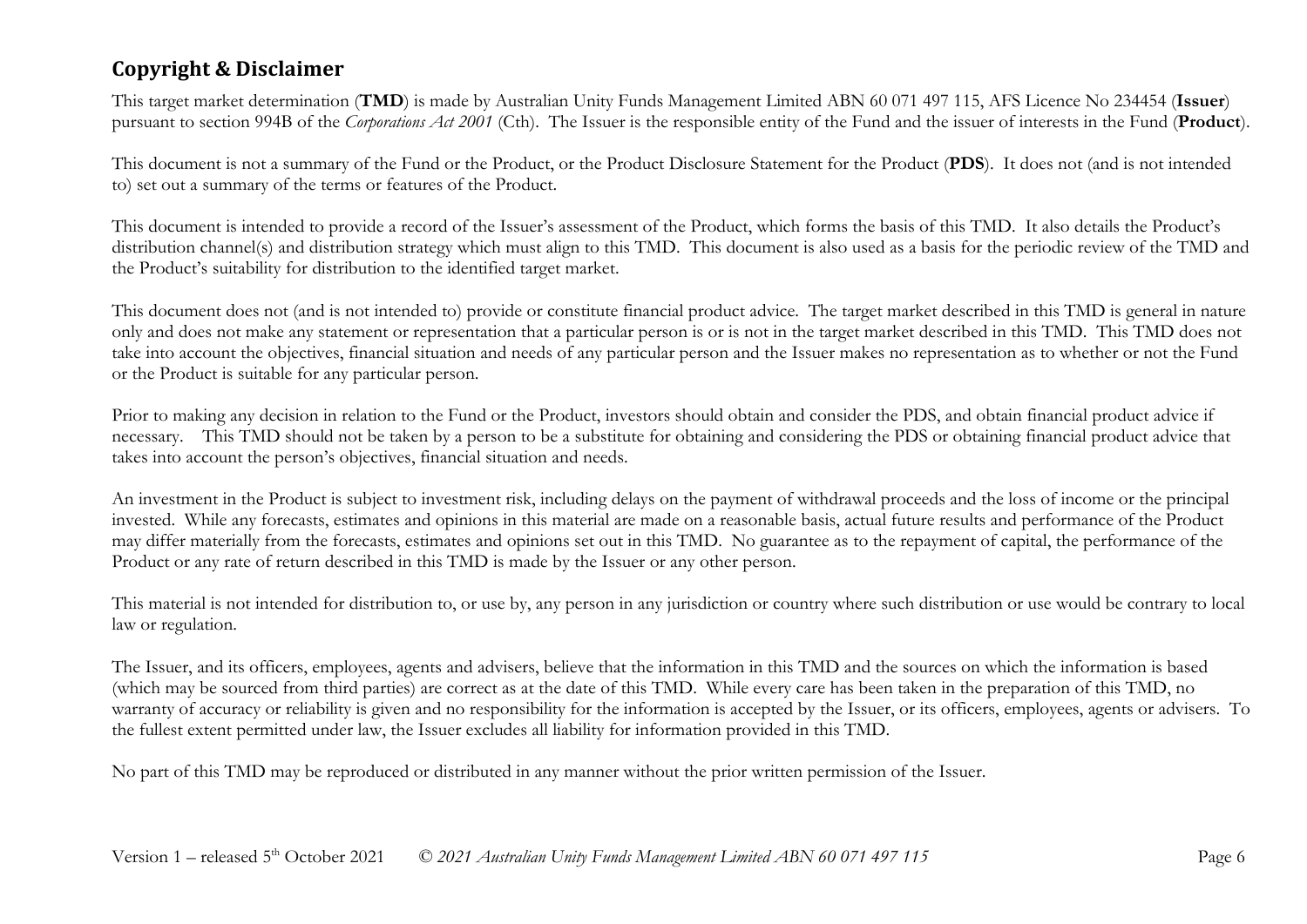# **Definitions**

| Term                                                                                                            | Definition                                                                                                                                                                                                                                                                                                                                      |  |
|-----------------------------------------------------------------------------------------------------------------|-------------------------------------------------------------------------------------------------------------------------------------------------------------------------------------------------------------------------------------------------------------------------------------------------------------------------------------------------|--|
| Consumer's investment objective                                                                                 |                                                                                                                                                                                                                                                                                                                                                 |  |
| Capital Growth                                                                                                  | The consumer seeks to invest in a product designed to generate capital return. The consumer prefers exposure<br>to growth assets (such as shares or property) or otherwise seeks an investment return above the current<br>inflation rate.                                                                                                      |  |
| Capital Preservation                                                                                            | The consumer seeks to invest in a product to reduce volatility and minimise loss in a market down-turn. The<br>consumer prefers exposure to defensive assets (such as cash or fixed income securities) that are generally lower<br>in risk and less volatile than growth investments.                                                           |  |
| Capital Guaranteed                                                                                              | The consumer seeks a guarantee or protection against capital loss whilst still seeking the potential for capital<br>growth (typically gained through a derivative arrangement). The consumer would likely understand the<br>complexities, conditions and risks that are associated with such products.                                          |  |
| <b>Income Distribution</b>                                                                                      | The consumer seeks to invest in a product designed to distribute regular and/or tax-effective income. The<br>consumer prefers exposure to income-generating assets (typically, high dividend-yielding equities, fixed income<br>securities and money market instruments).                                                                       |  |
| Consumer's intended product use (% of Investable Assets)                                                        |                                                                                                                                                                                                                                                                                                                                                 |  |
| Solution/Standalone (75-100%)                                                                                   | The consumer intends to hold the investment as either a part or the majority (up to 100%) of their total<br>investable assets (see definition below). The consumer typically prefers exposure to a product with at least High<br>portfolio diversification (see definitions below).                                                             |  |
| Core Component (25-75%)                                                                                         | The consumer intends to hold the investment as a major component, up to 75%, of their total <i>investable assets</i><br>(see definition below). The consumer typically prefers exposure to a product with at least Medium portfolio<br>diversification (see definitions below).                                                                 |  |
| Satellite (<25%)                                                                                                | The consumer intends to hold the investment as a smaller part of their total portfolio, as an indication it would<br>be suitable for up to 25% of the total <i>investable assets</i> (see definition below). The consumer is likely to be<br>comfortable with exposure to a product with Low portfolio diversification (see definitions below). |  |
| <b>Investable Assets</b>                                                                                        | Those assets that the investor has available for investment, excluding the residential home.                                                                                                                                                                                                                                                    |  |
| Portfolio diversification (for completing the key product attribute section of consumer's intended product use) |                                                                                                                                                                                                                                                                                                                                                 |  |
| Low                                                                                                             | Single asset class, single country, low or moderate holdings of securities - e.g. high conviction Aussie equities.                                                                                                                                                                                                                              |  |
| Medium                                                                                                          | 1-2 asset classes, single country, broad exposure within asset class, e.g. Aussie equities "All Ords".                                                                                                                                                                                                                                          |  |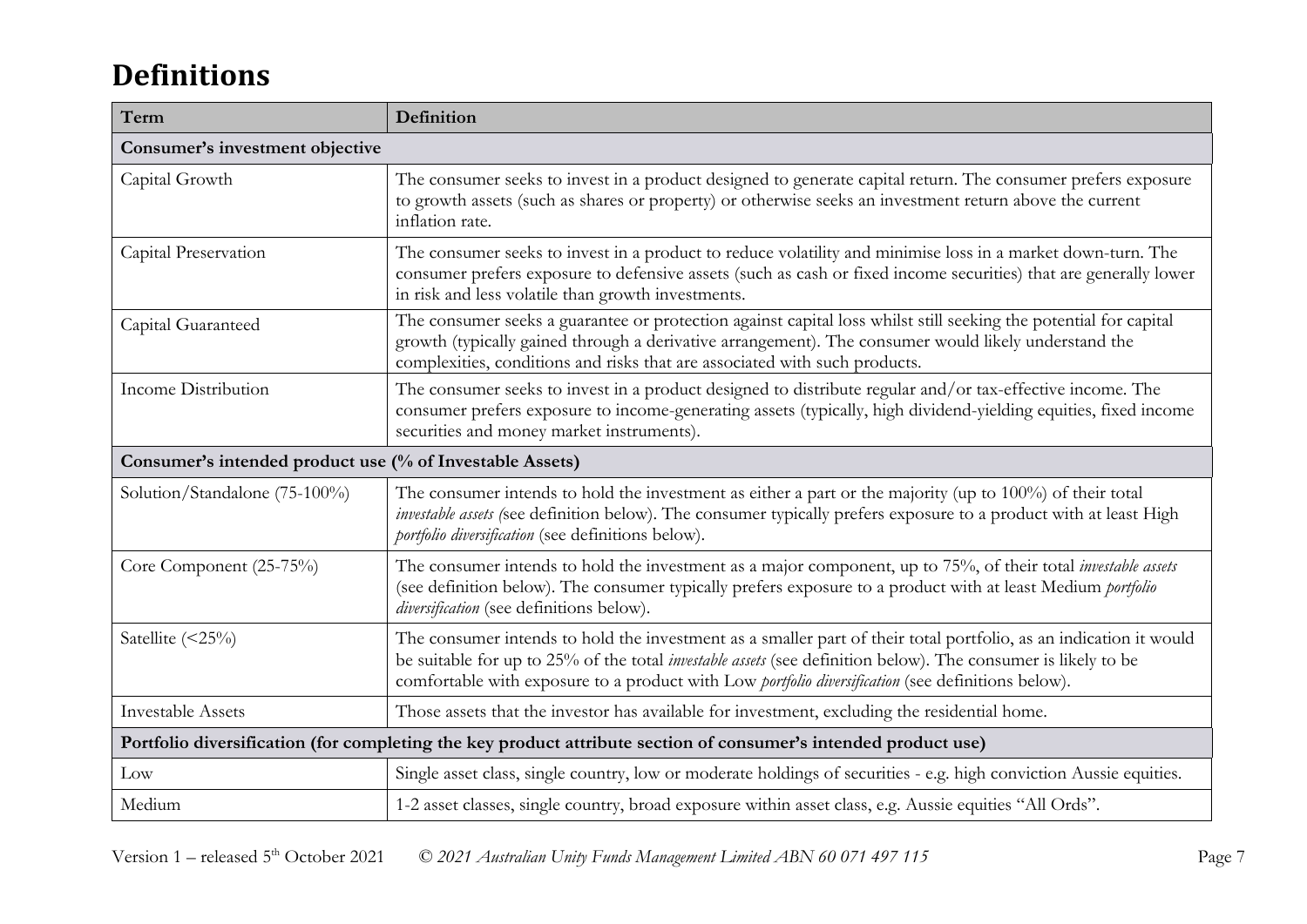| Term                         | Definition                                                                                                                                                                           |  |  |
|------------------------------|--------------------------------------------------------------------------------------------------------------------------------------------------------------------------------------|--|--|
| High                         | Highly diversified across either asset classes, countries or investment managers, e.g. Australian multi-manager<br>balanced fund or global multi-asset product (or global equities). |  |  |
|                              | Consumer's intended investment timeframe                                                                                                                                             |  |  |
| Short ( $\leq$ 2 years)      | The consumer has a short investment timeframe and may wish to redeem within two years.                                                                                               |  |  |
| Medium $(> 2 \text{ years})$ | The consumer has a medium investment timeframe and is unlikely to redeem within two years.                                                                                           |  |  |
| Long ( $> 8$ years)          | The consumer has a long investment timeframe and is unlikely to redeem within eight years.                                                                                           |  |  |

#### **Consumer's Risk (ability to bear loss) and Return profile**

Issuers should undertake a comprehensive risk assessment for each product. The FSC recommends adoption of the Standard Risk Measure (**SRM**) to calculate the likely number of negative annual returns over a 20 year period, using the guidance and methodology outlined in the **[Standard Risk](https://protect-eu.mimecast.com/s/pqPaCwVNmtGRQpvMFVpVgu?domain=urldefense.com)  [Measure Guidance Paper For Trustees](https://protect-eu.mimecast.com/s/pqPaCwVNmtGRQpvMFVpVgu?domain=urldefense.com)**. SRM is not a complete assessment of risk and potential loss. For example, it does not detail important issues such as the potential size of a negative return or that a positive return could still be less than a consumer requires to meet their investment objectives/needs. Issuers may wish to supplement the SRM methodology by also considering other risk factors. For example, some products may use leverage, derivatives or short selling, may have liquidity or withdrawal limitations, or otherwise may have a complex structure or increased investment risks, which should be documented together with the SRM to substantiate the product risk rating.

A consumer's desired product return profile would generally take into account the impact of fees, costs and taxes.

| Low                               | The consumer is conservative or low risk in nature, seeks to minimise potential losses (e.g. has the ability to bear up to  |
|-----------------------------------|-----------------------------------------------------------------------------------------------------------------------------|
|                                   | 1 negative return over a 20 year period (SRM 1 to 2)) and is comfortable with a low target return profile.                  |
|                                   | Consumer typically prefers defensive assets such as cash and fixed income.                                                  |
| Medium                            | The consumer is moderate or medium risk in nature, seeking to minimise potential losses (e.g. has the ability to bear up    |
|                                   | to 4 negative returns over a 20 year period (SRM 3 to 5)) and comfortable with a moderate target return profile.            |
|                                   | Consumer typically prefers a balance of growth assets such as shares, property and alternative assets and defensive         |
|                                   | assets such as cash and fixed income.                                                                                       |
| High                              | The consumer is higher risk in nature and can accept higher potential losses (e.g. has the ability to bear up to 6 negative |
|                                   | returns over a 20 year period (SRM 6)) in order to target a higher target return profile.                                   |
|                                   | Consumer typically prefers predominantly growth assets such as shares, property and alternative assets with only a          |
|                                   | smaller or moderate holding in defensive assets such as cash and fixed income.                                              |
| Very high                         | The consumer has a more aggressive or very high risk appetite, seeks to maximise returns and can accept higher              |
|                                   | potential losses (e.g. has the ability to bear 6 or more negative returns over a 20 year period (SRM 7) and possibly other  |
|                                   | risk factors, such as leverage).                                                                                            |
|                                   | Consumer typically prefers growth assets such as shares, property and alternative assets.                                   |
| Consumer's need to withdraw money |                                                                                                                             |